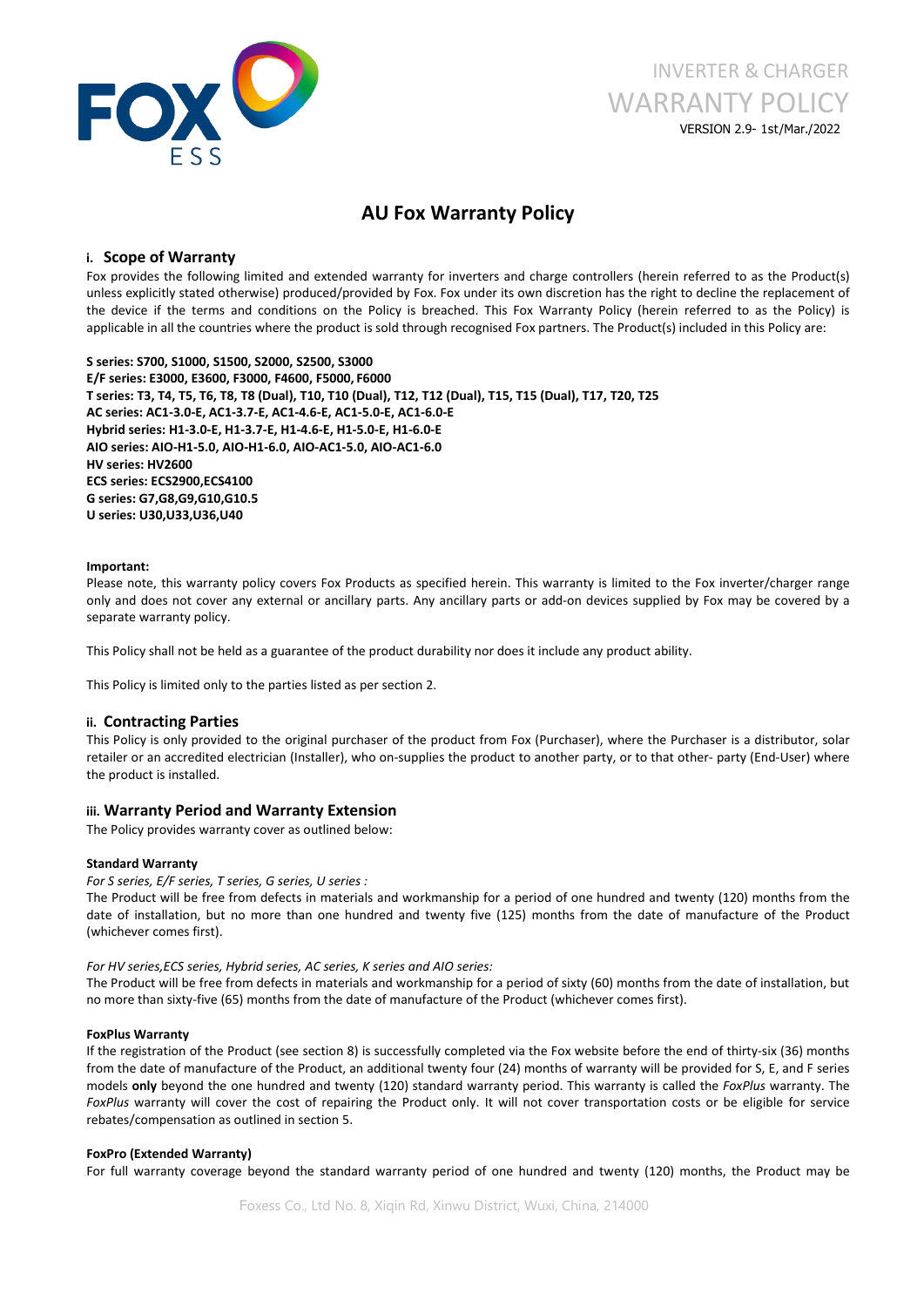

# VERSION 2.9- 1st/Mar./2022

eligible for a warranty extension (*FoxPro Warranty*) up to two hundred and forty (240) months in total. The *FoxPro* warranty extension is available for purchase up to thirty-six (36) months from the commissioning date of the Product.

On account of the product being replaced, the unexpired warranty is transferred to the replacement product, applicable to both the standard and extended (*FoxPro*) warranty.

Note: FoxPro warranty do not available for AIO series and HV/ECS series.

#### **iv. Policy Claim Eligibility**

The only person(s) eligible to claim warranty under this contact are the Installer and Fox authorized personnel. If the Installer has gone into administration or insolvency or if the site is in a remote area, the End-User/Installer at their discretion and expense may appoint a Local Installer to carry out the functions of the original Installer. Eligibility of a Service Rebate is in accordance with sections 5 and 6 of this Policy.

Annual inspection is required from the 6<sup>th</sup> year after inverter's commissioning date by a Fox authorized suitably qualified technician, and that documented evidence of the inspection is kept on record. Failure to adequately maintain the equipment in the manner described may invalidate any warranty claims.

## **v. Performance Warranty Terms (apply to HV series only)**

Fox warrants and represents that the Product retains atleast 60% of Nominal Energy for the either 10 years after the date of the initial installation or for a minimum Energy Throughput as per the table below (whichever comes first) when the battery system is operated under a normal use according the to the specifications outlined in the Product manual. The term "Nominal Energy" herein means the initially rated capacity of the Products as printed on the label of the Products. The precondition of the valid 10 year Performance Warranty shall be as follows:

- The ambient temperature during the operation of the Products shall not fall below -10°C (14°F) or exceed 50°C (122°F)
- The energy throughput for (10) years is less than values in table below:

| Product | <b>Nominal Energy</b> | <b>Energy Throughput</b> |
|---------|-----------------------|--------------------------|
| HV2600  | 2.6kWh                | 6.0MWh                   |
| ECS2900 | 2.9kWh                | 6.8MWh                   |
| ECS4100 | 4.1kWh                | 9.5MWh                   |

- Capacity Measurement conditions:
- i. Ambient temperature: 25~ 30°C (77 ~86°F)
- ii. Initial battery temperature from BMS: 25~30°C
- iii. Current and voltage measurement at battery DC side
- iv. Charging/discharging method

Charge: (0.5) CC/CV, (Constant voltage 58.4V(HV2600), 48.6V(ECS2900/4100)), Cut-off current(0.05)C Discharge: (0.5) CC/CV, Cut-off voltage HV2600 45V)

Current at (0.5C): 25A (HV2600/ECS2900,),35A(ECS4100)

## **vi. Service Rebate**

The Installer may be eligible for a service rebate for the service and replacement of the Product, which has been returned to Fox and deemed defective in workmanship or materials upon testing and inspection by Fox.

If multiple on-site visits are required, the Installer must contact Fox prior to the site visit. The service rebate should be claimed within three (3) months from the date of when the warranty claim is approved. Any claims made on account of the following reasons will not be eligible for the service rebate:

- Travel and subsistence expenses as well as on site installation, modification and maintenance costs;
- Where the replacement Product(s) offers improved features/functionality not compatible with the remaining components of the PV system;
- Compensation for power that was not fed into the grid or consumed;
- Delay in receiving the product due to transportation costs or costs incurred due to issues beyond the control of Fox.

The installer may be eligible for transportation costs to include the cost of transportation of the Product through roadways to a single specified address only. It does not include any express delivery charges or charges due to other means of transportation or any onward shipping costs from the original specified shipping address. Any excessive charges above the mentioned charges will not be covered by Fox. **Products covered under the FoxPlus warranty are not eligible for any service rebates outlined above.**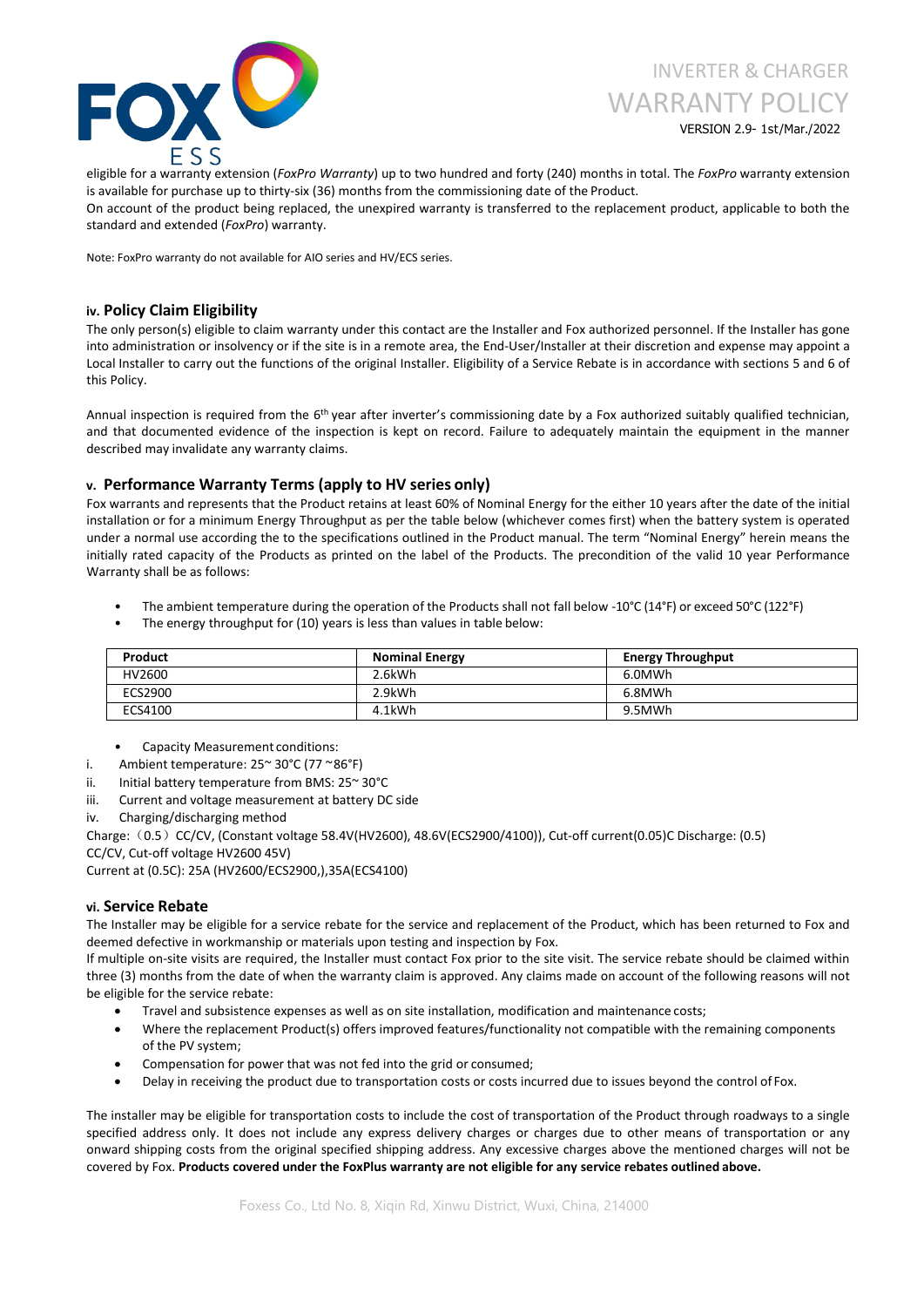

VERSION 2.9- 1st/Mar./2022

#### **vii.Limited Liability**

Claims that relate to defects that are caused by the following factors are not covered by Fox's warranty obligations:

- Inadequate ventilation and circulation resulting in minimized cooling and natural airflow;
- Improper installation of the Product(s) and/or installation performed by a non-accredited Installer;
- Improper or noncompliant use, installation, commissioning, start up or operation;
- Improper wiring of the Product causing arching or damage of the Product or its parts;
- Improper use or misuse of the Product(s) by the Installer or End-User e.g. damage resulting from dropping the Product during installation;
- Use of improper connectors, e.g. where the Installer has installed the Product with different brand and/or model of connectors other than those supplied with the Product;
- Damage of the Product(s) that originate from other parts of the system;
- Force majeure (storm damage, lightning strike, overvoltage, fire, thunderstorm, flooding etc.)
- Damage that occurred during the transportation of the Product(s);
- Flaws that do not adversely affect the proper functioning of the product(s), e.g. cosmetic issues, wear and tear;
- Unauthorized repair and reinstallation of the Product(s);
- Where the Installer has not followed the warranty claim process and detailed in section 9, and/or proper evidence of the fault and/or test carried out on site has not been provided to Fox;
- Failure to follow the safety regulations and/or operating instructions in respect to the Product(s) operating manual.

Where authorized Fox personnel verify that the claim is valid and the Product is faulty owing to defects from materials and workmanship, Fox under its discretion will:

- repair of the product on site or at a designated Fox office or service centre;
- provide the closest Product within its current range of products for the replacement of the faulty or damaged Product.

The replacement Product(s) may differ in the specification and size within parameters deemed reasonable by Fox. Fox may replace parts with refurbished parts.

#### **viii. Exclusions**

This Policy does not cover the components that were not initially sold by Fox as a part of the system. This also includes components of the system sourced by the End-User or Installer that may be of the same manufacturer and/or model as the one provided by Fox.

#### **ix. Registration**

It is recommended that all Products are registered in order that they qualify under the terms of this Policy. Registration is a strict requirement for those seeking coverage under the *FoxPlus* Warranty beyond the standard seventy-two (72) months of cover. Warranties should be registered within thirty-six (36) months of installation, however it is recommended that they are registered no more than six (6) weeks following the successful installation and commissioning of the Product where possible. The information required at the point of registration via the Fox website is as follows:

- **1.** Product model
- 
- 
- 
- **2.** Product serial number<br>**3.** Installation date<br>**4.** Customer name<br>**5.** Installation postal/zip code
- **6.** Full installation address
- **7.** Name of installation company

# **x. Warranty Claim Process**

It is the duty of the Installer to contact Fox in the event of a fault with the following information.

Name of the Installer: Product Model No: Fault Code: Fault Details: Contact Details: